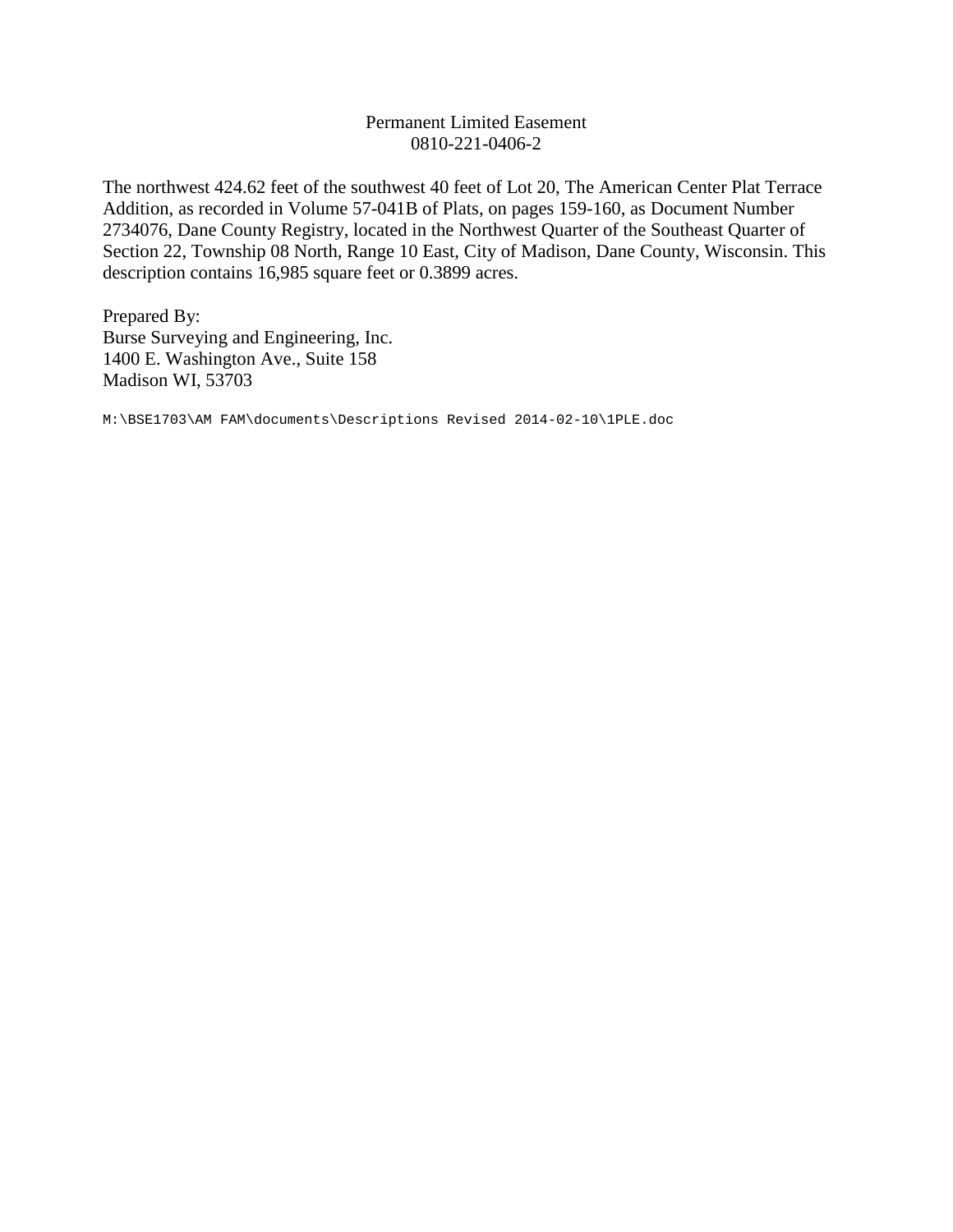## Permanent Limited Easement 0810-224-0097-3

Part of Outlot 8, The American Center Plat, as recorded in Volume 56-166B of Plats, on pages 508-517, as Document Number 2514291, Dane County Registry, located in the Northwest Quarter of the Southeast Quarter of Section 22, Township 08 North, Range 10 East, City of Madison, Dane County, Wisconsin, more fully described as follows:

Beginning at the southwest corner of said Outlot 8; thence North 42 degrees 03 minutes 41 seconds East along the northwest line of said Outlot 8, 606.04 feet; thence South 47 degrees 56 minutes 19 seconds East, 10.00 feet; thence South 42 degrees 03 minutes 41 seconds West, 599.84 feet to the southwest line of said Outlot 8; thence North 79 degrees 44 minutes 30 seconds West along said southwest line, 11.77 feet to the Point of Beginning. This description contains 6,030 square feet or 0.1384 acres.

Bearings are based upon the Wisconsin County Coordinate System (Dane Zone).

Prepared By: Burse Surveying and Engineering, Inc. 1400 E. Washington Ave., Suite 158 Madison WI, 53703

M:\BSE1703\AM FAM\documents\Descriptions Revised 2014-02-10\2PLE.doc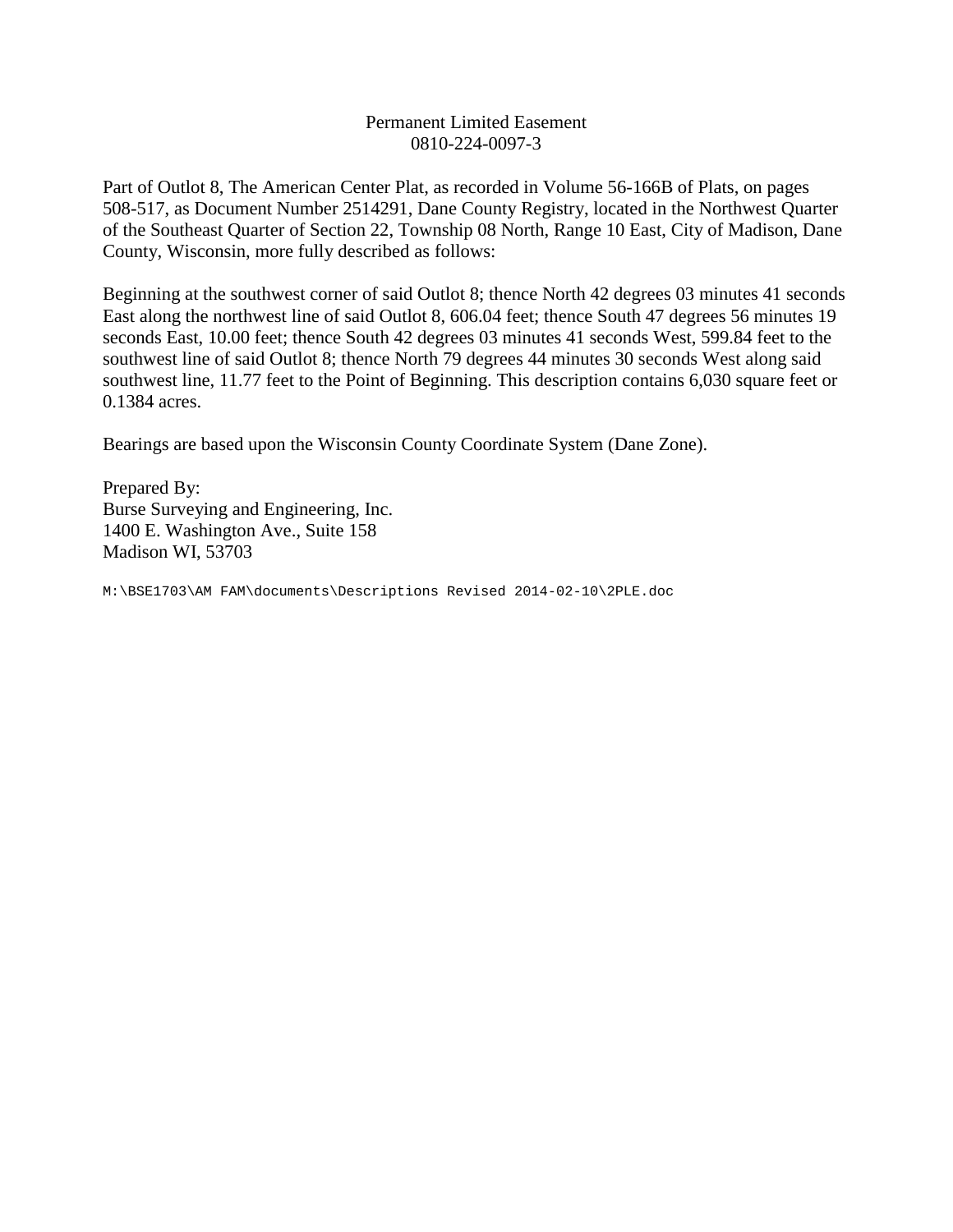## Temporary Limited Easement 0810-224-0097-3

Part of Outlot 8, The American Center Plat, as recorded in Volume 56-166B of Plats, on pages 508-517, as Document Number 2514291, Dane County Registry, located in the Northwest Quarter of the Southeast Quarter of Section 22, Township 08 North, Range 10 East, City of Madison, Dane County, Wisconsin, more fully described as follows:

Commencing at the southwest corner of said Outlot 8; thence South 79 degrees 44 minutes 30 seconds East along the southwest line of said Outlot 8, 11.77 feet to the Point of Beginning; thence North 42 degrees 03 minutes 41 seconds East, 599.84 feet; thence South 47 degrees 56 minutes 19 seconds East, 30.00 feet; thence South 42 degrees 03 minutes 41 seconds West, 569.71 feet; thence South 48 degrees 11 minutes 31 seconds East, 18.73 feet to the aforementioned southwest line of said Outlot 8; thence North 79 degrees 44 minutes 30 seconds West along said southwest line, 57.34 feet to the Point of Beginning. This description contains 17,824 square feet or 0.4092 acres.

Bearings are based upon the Wisconsin County Coordinate System (Dane Zone).

Prepared By: Burse Surveying and Engineering, Inc. 1400 E. Washington Ave., Suite 158 Madison WI, 53703

M:\BSE1703\AM FAM\documents\Descriptions Revised 2014-02-10\2TLE.doc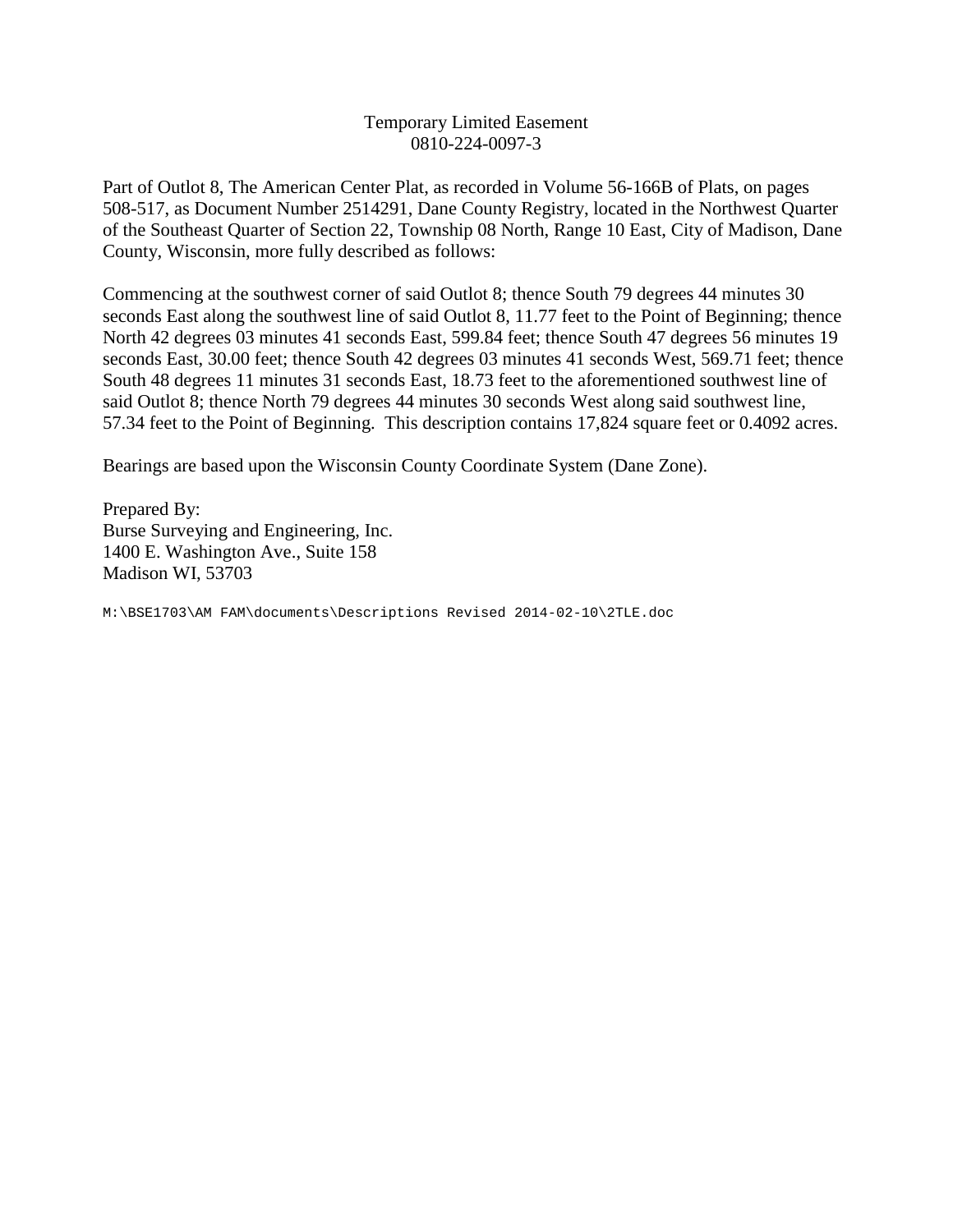## Permanent Limited Easement 0810-224-0603-8

Part of Outlot 1, Certified Survey Map Number 9547, as recorded in Volume 54 of Certified Survey Maps, on pages 278-279, as Document Number 3177722, Dane County Registry, located in the Northwest Quarter of the Southeast Quarter of Section 22, Township 08 North, Range 10 East, City of Madison, Dane County, Wisconsin, more fully described as follows:

Beginning at the north corner of said Outlot 1; thence South 79 degrees 44 minutes 30 seconds East along the northeast line of said Outlot 1, 11.77 feet; thence South 48 degrees 11 minutes 31 seconds East, 89.98 feet to the northwest right of way of United States Highway 151; thence South 42 degrees 03 minutes 41 seconds West along said northwest right of way, 20.00 feet; thence North 48 degrees 11 minutes 31 seconds West, 99.98 feet to a northwest line of said Outlot 1; thence North 42 degrees 03 minutes 41 seconds East along said northwest line, 13.84 feet to the Point of Beginning. This description contains 1,969 square feet or 0.0452 acres.

Bearings are based upon the Wisconsin County Coordinate System (Dane Zone).

Prepared By: Burse Surveying and Engineering, Inc. 1400 E. Washington Ave., Suite 158 Madison WI, 53703

M:\BSE1703\AM FAM\documents\Descriptions Revised 2014-02-10\3PLE.doc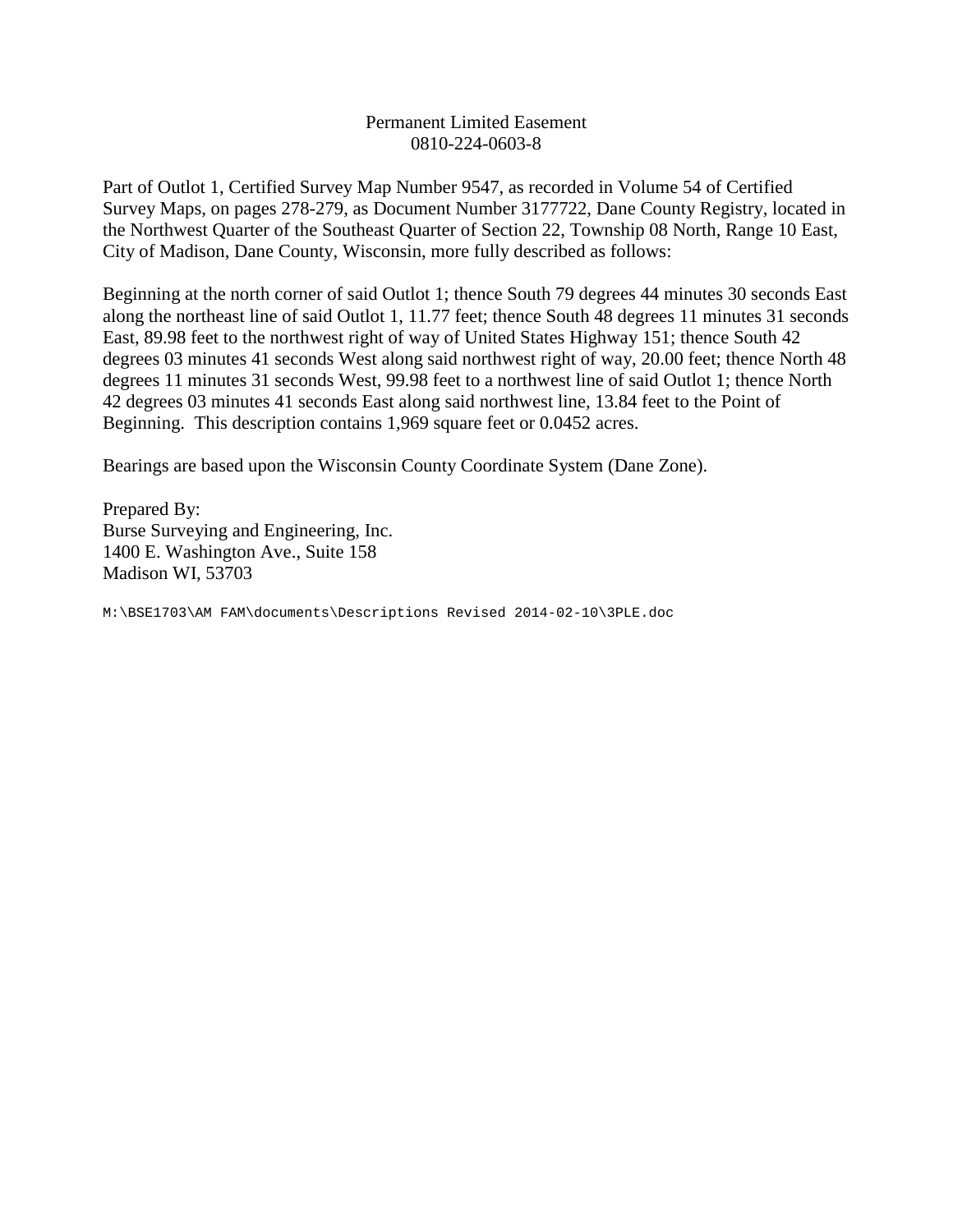# Temporary Limited Easement 0810-224-0603-8

Part of Outlot 1, Certified Survey Map Number 9547, as recorded in Volume 54 of Certified Survey Maps, on pages 278-279, as Document Number 3177722, Dane County Registry, located in the Northwest Quarter of the Southeast Quarter of Section 22, Township 08 North, Range 10 East, City of Madison, Dane County, Wisconsin, more fully described as follows:

Commencing at the north corner of said Outlot 1; thence South 79 degrees 44 minutes 30 seconds East along the northeast line of said Outlot 1, 11.77 feet to the Point of Beginning; thence continuing South 79 degrees 44 minutes 30 seconds East along the northeast line, 57.34 feet; thence South 48 degrees 11 minutes 31 seconds East, 41.25 feet to the northwest right of way of United States Highway 151; thence South 42 degrees 03 minutes 41 seconds West along said northwest right of way line, 30.00 feet; thence North 48 degrees 11 minutes 31 seconds West, 89.98 feet to the Point of Beginning. This description contains 1,968 square feet or 0.0452 acres.

Bearings are based upon the Wisconsin County Coordinate System (Dane Zone).

Prepared By: Burse Surveying and Engineering, Inc. 1400 E. Washington Ave., Suite 158 Madison WI, 53703

M:\BSE1703\AM FAM\documents\Descriptions Revised 2014-02-10\3TLE.doc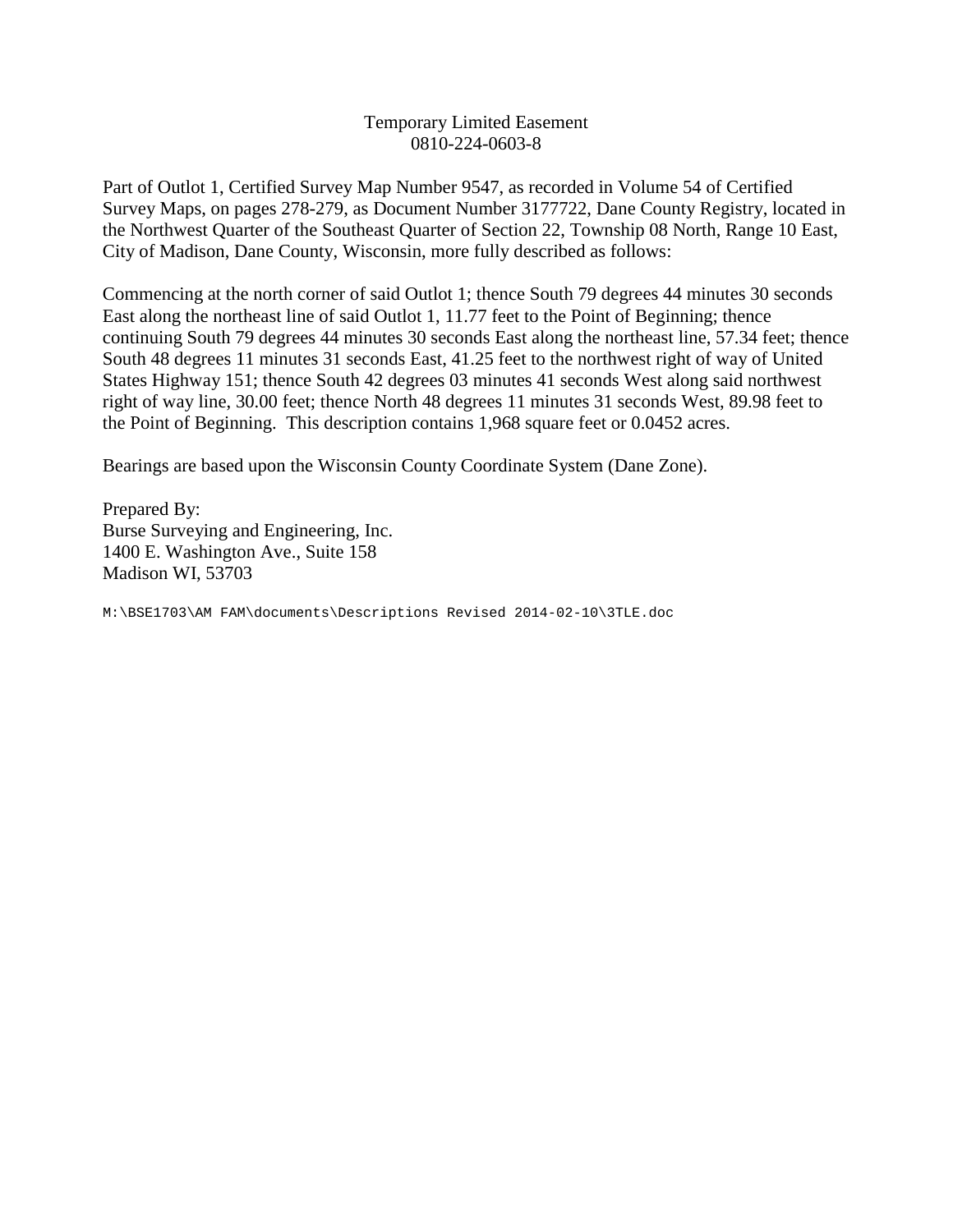## Permanent Limited Easement 0810-221-0502-8

The northeast 20 feet of the southwest 30 feet of Lot 24, The American Center Plat Terrace Second Addition, as recorded in Volume 57-079A of Plats, on pages 310-311, as Document Number 2873506, Dane County Registry, located in the Northwest Quarter of the Southeast Quarter and the Southwest Quarter of the Northeast Quarter of Section 22, Township 08 North, Range 10 East, City of Madison, Dane County, Wisconsin. This description contains 9,268 square feet or 0.2128 acres.

Prepared By: Burse Surveying and Engineering, Inc. 1400 E. Washington Ave., Suite 158 Madison WI, 53703

M:\BSE1703\AM FAM\documents\Descriptions Revised 2014-02-10\4PLE.doc